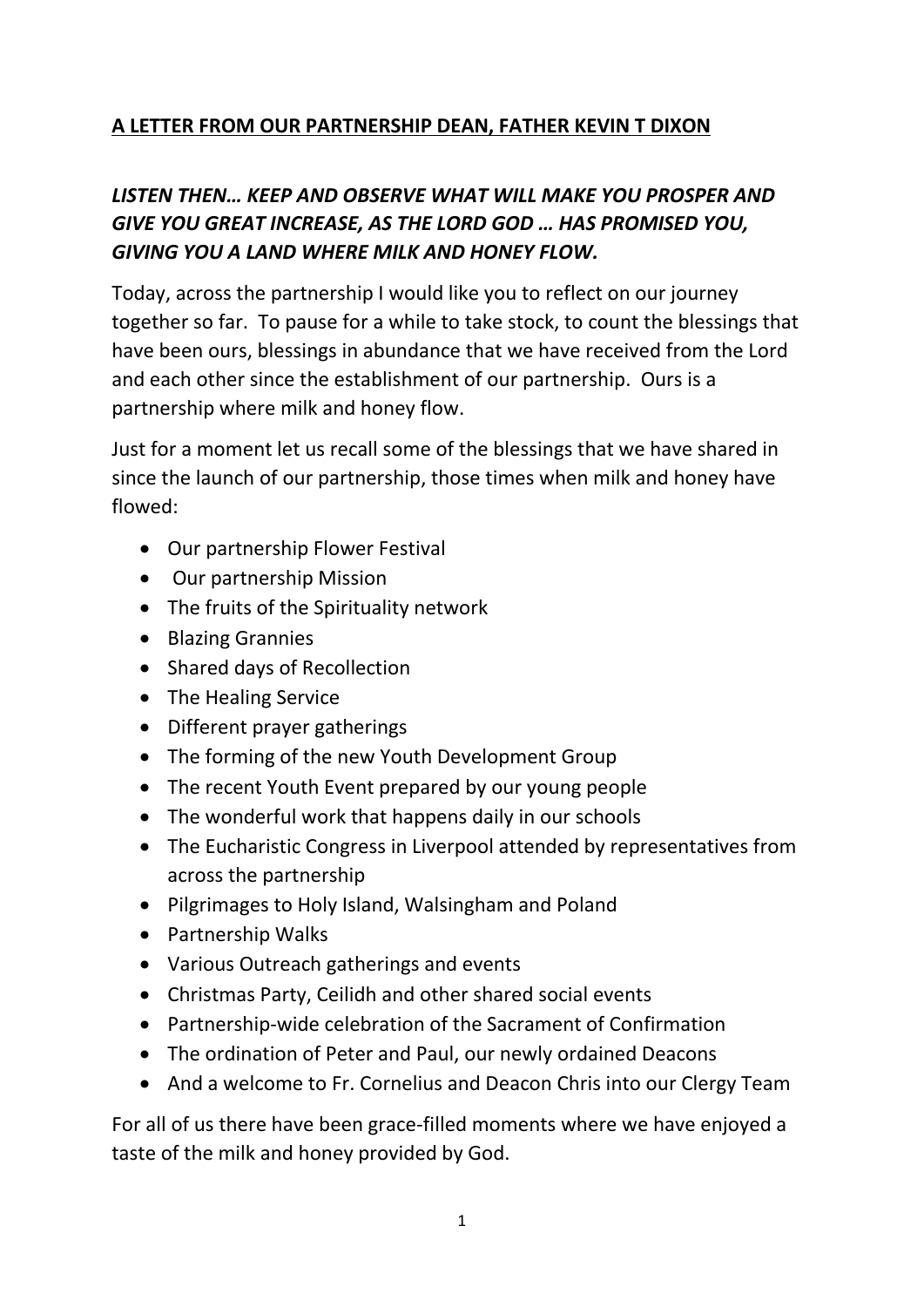In this whole process of change from parish to partnership and amidst the blessings, for all of us there have been times of struggle, for change is never easy. We have seen a reduction in Masses, a change in Mass times which for many has meant a move from a familiar place of worship to another worshipping community, perhaps because Mass is at a more convenient time. It is wonderful to see for most, fuller churches, something to celebrate. But for some, there may be that feeling that worshipping communities have lost something of their old identity, sometimes there can be a struggle that comes with the sharing of roles and responsibilities.

So yes, we can acknowledge the blessings since the launch of the partnership and it is right that we acknowledge our struggles too. But as we journey through those struggles together, hopefully the relationships that we share individually with each other and within our faith communities will be strengthened, making us stronger and more faithful disciples journeying together towards the building of the Kingdom of God. In the Gospel we heard those encouraging words of Jesus to the scribe who was trying his best to do right: *You are not far from the Kingdom of God*.

Now, if we try our best to do what is right and move closer to the Kingdom, what will be the challenges that we'll face? The challenges will be many but one of the first things we need to do is to grow in love as the commandment of Jesus says. Our love for God – a love that deepens as we pray and as Bishop Seamus often reminds us, all things must be rooted in prayer. Secondly, we are called to love our neighbour  $-$  a love that will grow as we welcome and include everyone. This means everyone will feel at home and have a real sense of belonging wherever they come to worship or at whatever partnership event they attend.

The values of the Kingdom are very different from the values that we tend to uphold in life. For in the Kingdom, the last shall be first, the weak shall be strong, the poor shall be rich, and the leader shall be the servant. This calls for a radical change in our ways of thinking and relating to one another. It will also help us to feel that it is in the giving of ourselves in love that we'll not lose out in anyway. But, rather we'll receive more than we can ask for or ever imagine because we can never outdo the generosity of God.

Partnership is a term that may have been used in the past when a group of parishes were working together but Pontop our new partnership is something more radical and newer. It takes us away from becoming inward looking and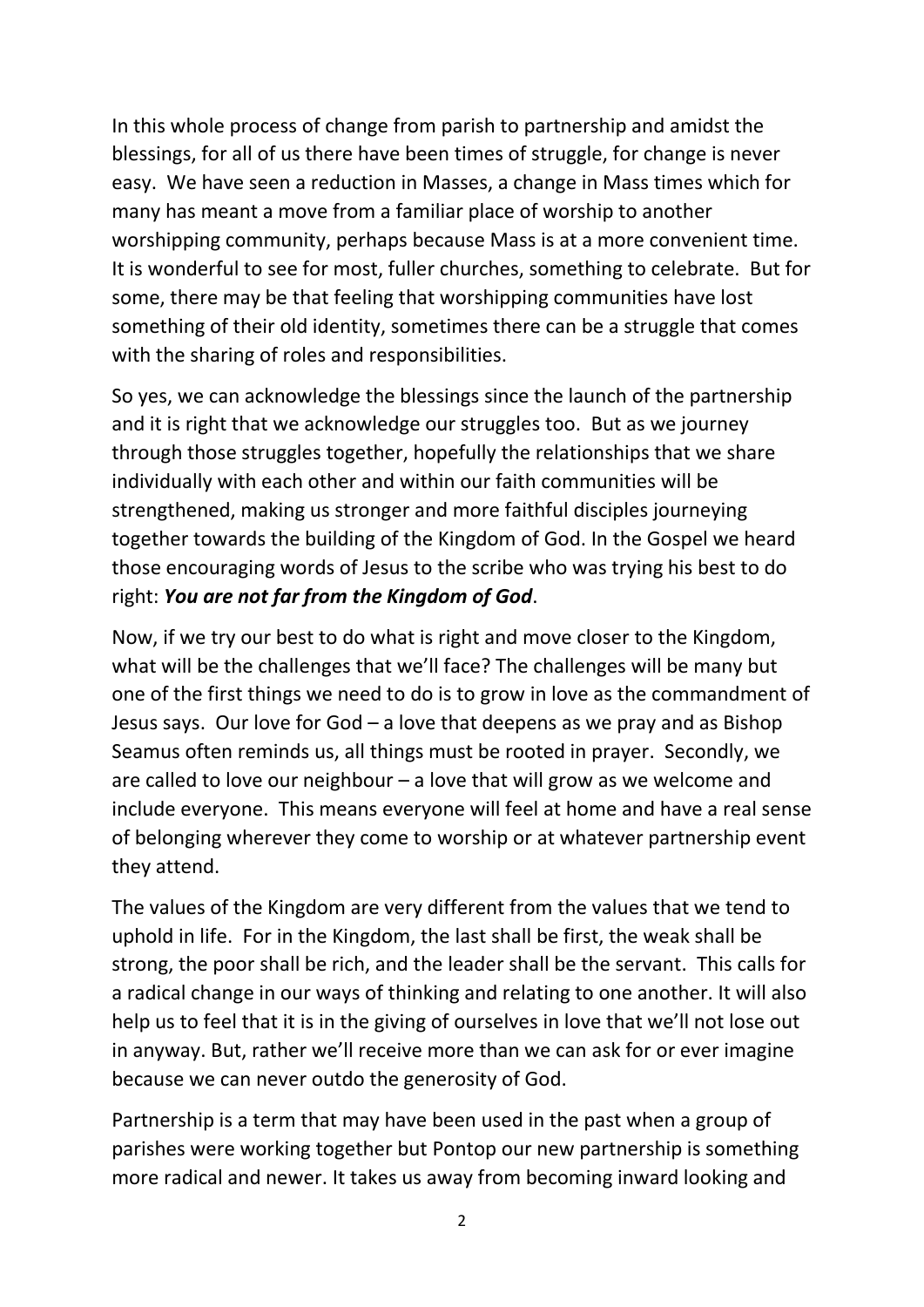self-serving to being inclusive and self-giving. Our partnership also opens for us new opportunities to work together as one wider faith community, sharing gifts, talents and resources, sharing all that we have within our possession so that the needs of all within our partnership are met.

At present the partnership is served by nine clergy – four priests and five deacons and by yourselves, good and faithful lay people of all generations who have answered that call to become an active disciple, all sharing your gifts, talents and time so generously for the building of the Kingdom and for the good of our partnership. We have ten churches, nine Primary Schools, and one Secondary School within the partnership and links with other schools and establishments. Facing the future, we need to accept the reality that things will change.

The number of priests serving the partnership will fall over the coming years, and we know when we look at the age profile of our worshipping communities across the partnership that unless there is a radical change and upturn, then our numbers within our worshipping communities will become much smaller, and so we have to face the question - for how long will the maintenance and upkeep of 10 churches be viable?

We can hold on to what we have got at present but by holding on to how things are in the present and have always been, is there the danger that we become a church of maintenance rather than mission and we are being called to be a missionary outreaching church. So how can we prepare for the future?

What are some of the things we need to do now?

The Partnership Development Group is working on a development plan that looks at the following areas:

- 1. Prayer and Spirituality
- 2. Formation
- 3. Young People
- 4. Outreach
- 5. Communication
- 6. Human Resources
- 7. Finance and Property

Alongside this we need to consider the possibility of mergers and amalgamations of some or all of our parishes. This is already taking place in